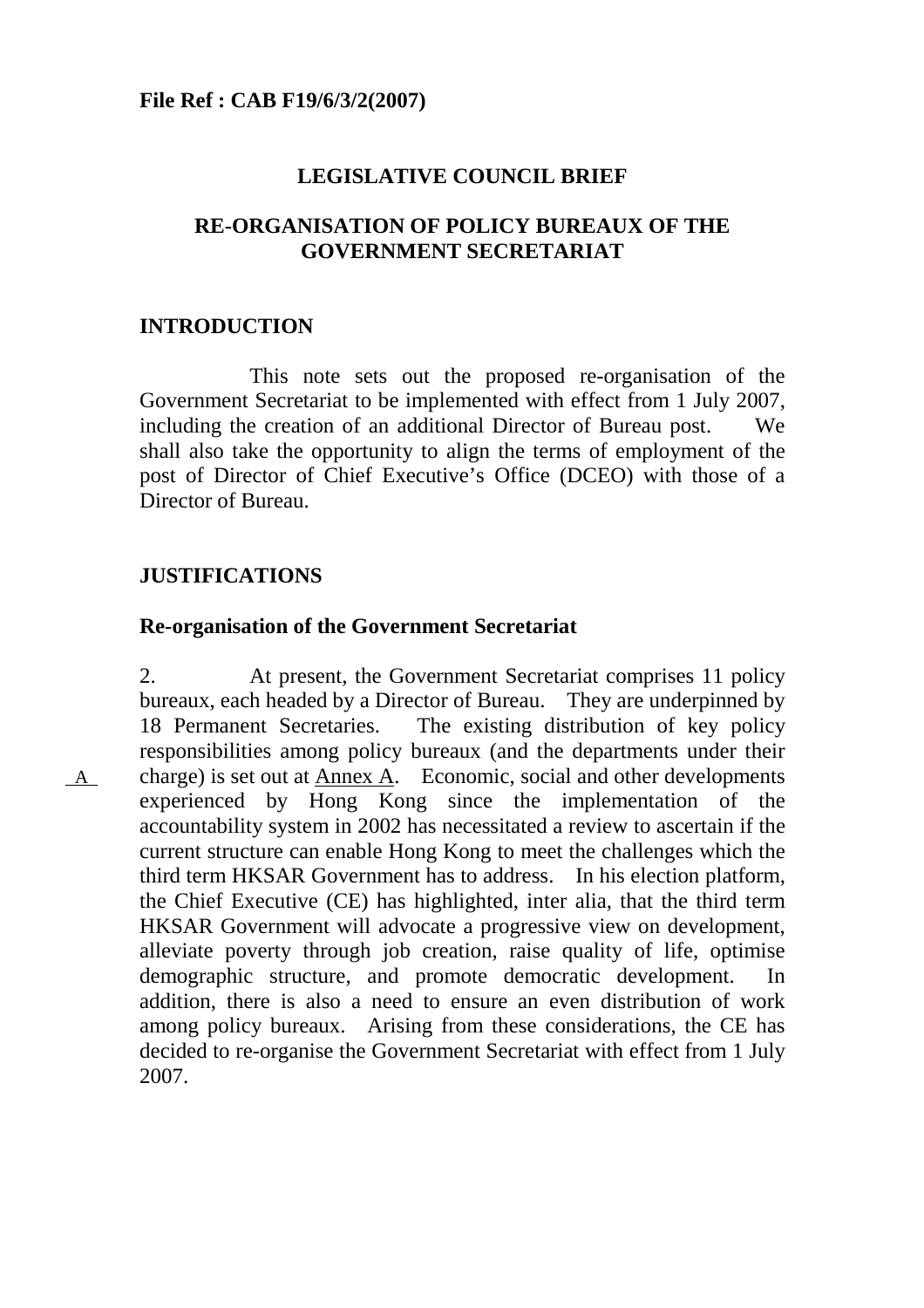- 3. Major changes involved in the re-organisation are as follows-
	- (a) Development: The CE has pledged in his election platform to consolidate the structure of government bodies involved in infrastructure projects, so as to speed up the implementation of large-scale projects and enhance planning and implementation efficiency. With effect from 1 July, they will be put under the same Director of Bureau (namely the Secretary for Development). He will also be in charge of development-related heritage conservation, so as to enable a closer interface at the policy level between development and heritage conservation. The fairly self-contained housing portfolio would be transferred to the bureau responsible for transport to help keep the work of the Development Bureau at a manageable level.
	- (b) Food and Health: At present, one Director of Bureau is responsible for health, food safety, environmental hygiene and social welfare policies. The span of responsibilities has been exceptionally wide and covers a number of strategically important but contentious issues, including healthcare reform and financing as well as enhancing food safety. Given the close relation between health, food safety and environmental hygiene, they will remain with the same Director of Bureau. However, the social welfare policy portfolio will be transferred to another bureau (see (c) below) after the re-organisation.
	- (c) Labour and Welfare: The provision of welfare alone will not be an adequate means to alleviate and prevent poverty. Promotion of employment and appropriate related training is a must. The CE has pledged in his election platform to alleviate poverty and promote self-reliance through job creation. Therefore, in the third term government, policy responsibilities for poverty, labour, manpower and welfare issues will come under a new Director of Bureau to help enhance policy interface.
	- (d) Environment: Maintaining a quality environment is a widely held aspiration of the community. It requires a consistent and vigorous adoption of the principle of sustainable development in all policy formulation. A closer interface between the policies relating to environmental protection and energy should help improve the quality of the environment. To establish a more focused structure to deal with these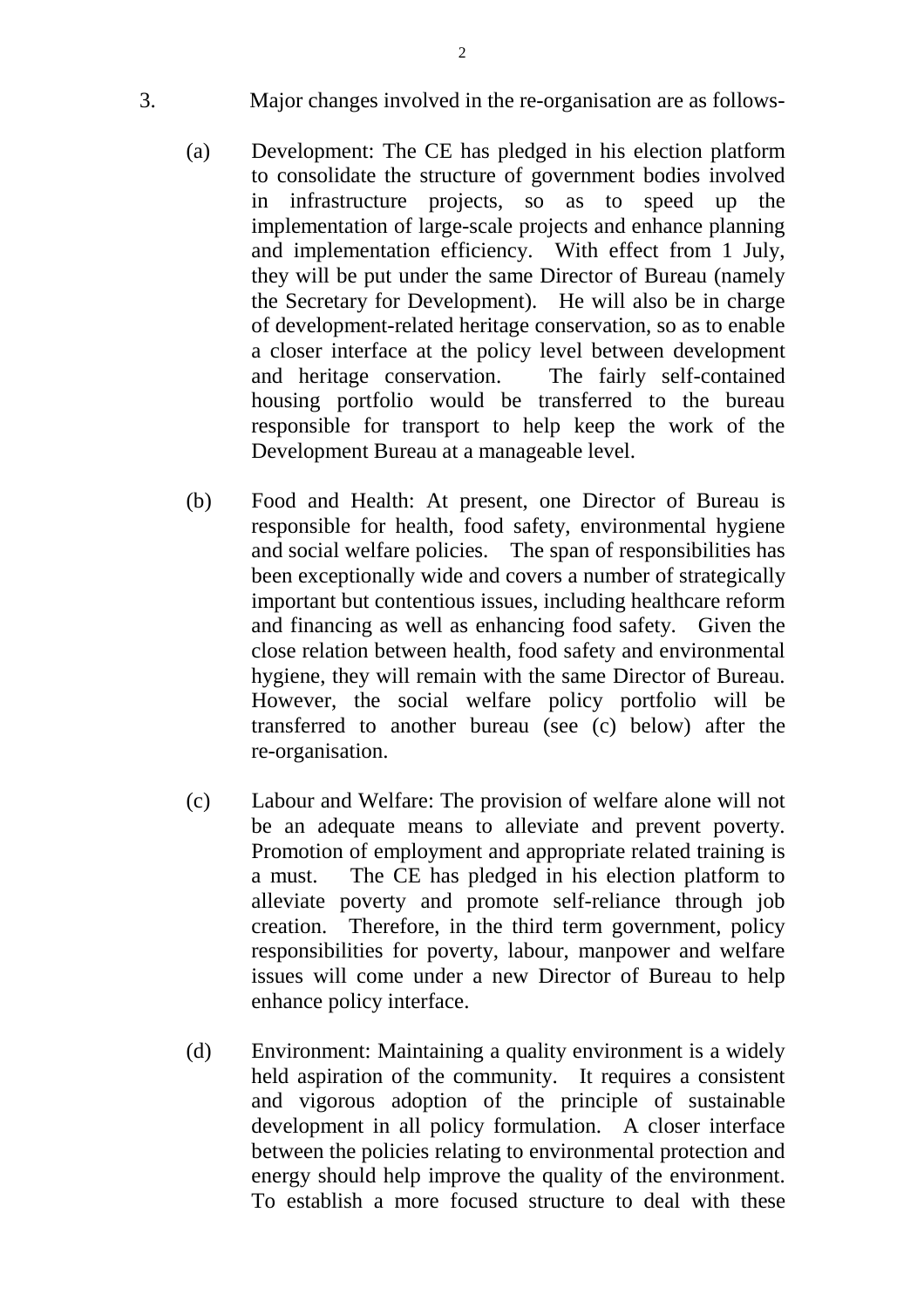closely related policy areas and to make better use of our expertise and resources, the portfolios will be put under the same Director of Bureau in the third term government.

- (e) Transport and Housing: Matters relating to our internal and external transportation, including air services, maritime transport, land transport and logistics, will be put under the same roof for a more integrated approach to support Hong Kong as the premier international transportation and logistics hub, and maritime centre in Asia. The relevant Director of Bureau will also take charge of housing policy given the interface between public transportation and major housing developments.
- (f) Commerce and Economic Development: Adoption of a more integrated approach to policy deliberation on related economic issues is pertinent to promoting Hong Kong's competitiveness. We see merits in merging the portfolio of the present Secretary for Commerce, Industry and Technology with that of the present Secretary for Economic Development and Labour in respect of matters relating to tourism, consumer protection and competition policy. Competition policy ensures that the business environment of Hong Kong will continue to be pro-competition. As one of the economic pillars of Hong Kong, tourism contributes to many related sectors such as retail, restaurant, hotels etc. and plays a key role in reinforcing Hong Kong's position as a centre of international trade. Consumer protection in turn is closely related to an open and competitive business environment and the growth of our tourism industry. We shall also put creative industry together with film industry and technology matters, as doing so will help bring out the synergy among them. Recognising the expanded remit of the bureau, it will be retitled the Commerce and Economic Development Bureau.
- (g) Home Affairs: The CE has pledged in his election platform to further promote the development of social enterprise by promoting tri-partite collaboration among the Government, the business sector and the community. Policy on social enterprise will be put under the Secretary of Home Affairs, having regard to overseas experience which demonstrates the effectiveness of a district-approach to promotion of social enterprise. Considering that legal aid is a complex stand-alone policy subject and that it involves provision of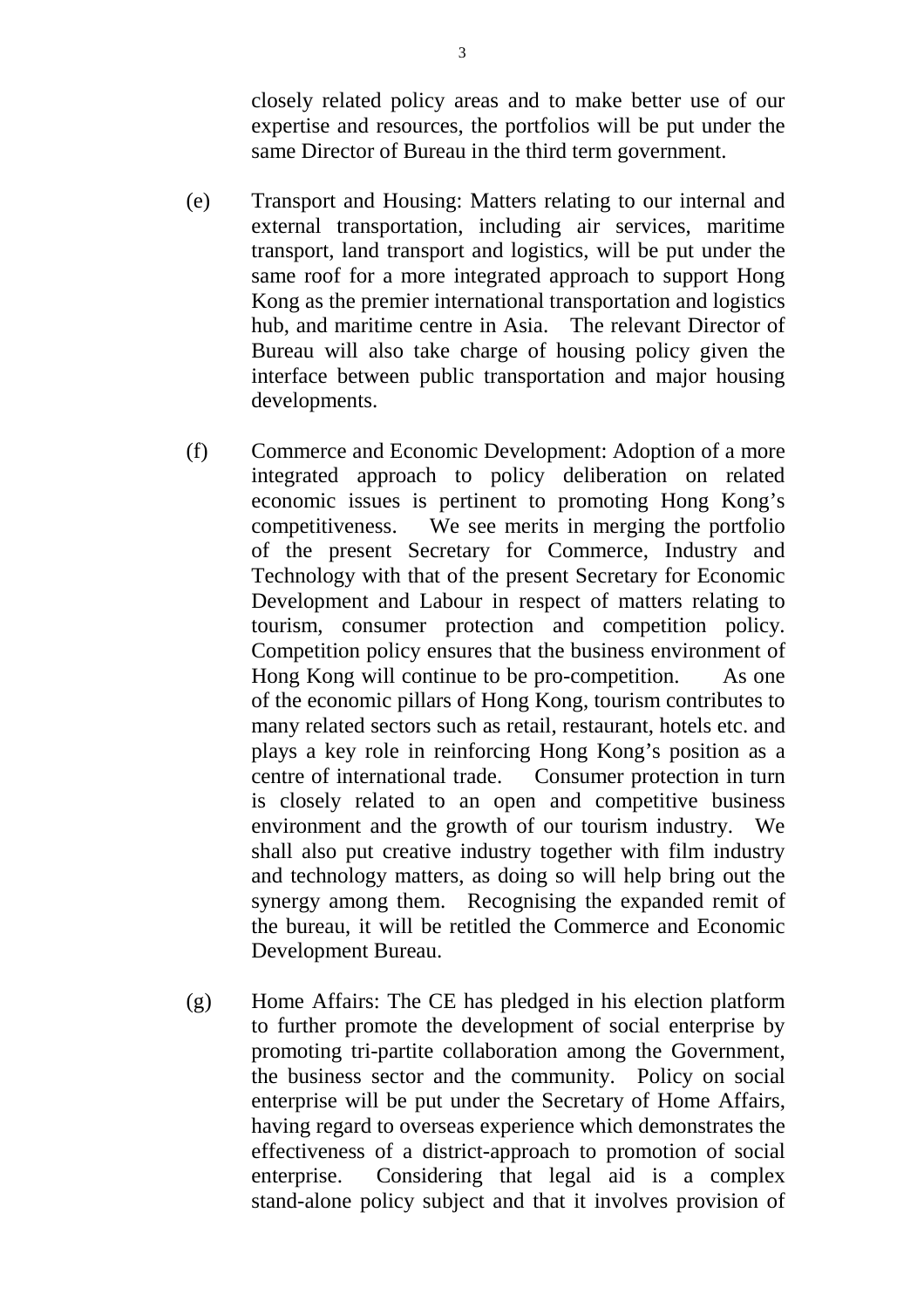services to the community, it is appropriate for the subject to be placed under the portfolio of the Secretary for Home Affairs. Matters relating to human rights and access to information will be transferred to another bureau (see (h) below), after the re-organisation, partly to keep the responsibilities of Home Affairs Bureau at a manageable level and partly having regard to the nature of human rights and access to information issues. Development-related heritage conservation will come under the new Development Bureau (see (a) above).

(h) Constitutional and Mainland Affairs: The title of Constitutional Affairs Bureau will be renamed as the "Constitutional and Mainland Affairs Bureau" to reflect more accurately the fact that, with the establishment of the Mainland Affairs Liaison Office in April 2006, the Bureau is responsible for coordination of the HKSAR's relations with the Mainland. The HKSAR Government Office in Beijing and the three Economic and Trade Offices in Guangdong, Shanghai and Chengdu will continue to be managed by the Bureau. Moreover, the Bureau will also take up matters relating to human rights and access to information. Fundamental rights and freedoms of Hong Kong residents and HKSAR's obligations under the relevant international covenants are guaranteed in the Basic Law whose implementation is an integral part of the Constitutional Affairs portfolio.

4. After the re-organisation, there will be 12 Directors of Bureau, with the net addition of one, being the Secretary for Labour and Welfare. In broad terms, Directors of Bureau will report on the day-to-day business of their bureaux to either the Chief Secretary for Administration or the Financial Secretary, who will in turn support the CE in ensuring the effective conduct of government business. In addition, there are in-built matrix mechanisms whereby coordination across bureaux and departments can be re-oriented quickly and resources mobilized flexibly to deal with cross-cutting issues promptly and effectively. As principal officials appointed by the Central People's Government, Directors of Bureau will, in addition to reporting to Chief Secretary for Administration or the Financial Secretary as the case may be, be accountable to the CE in discharging their responsibilities.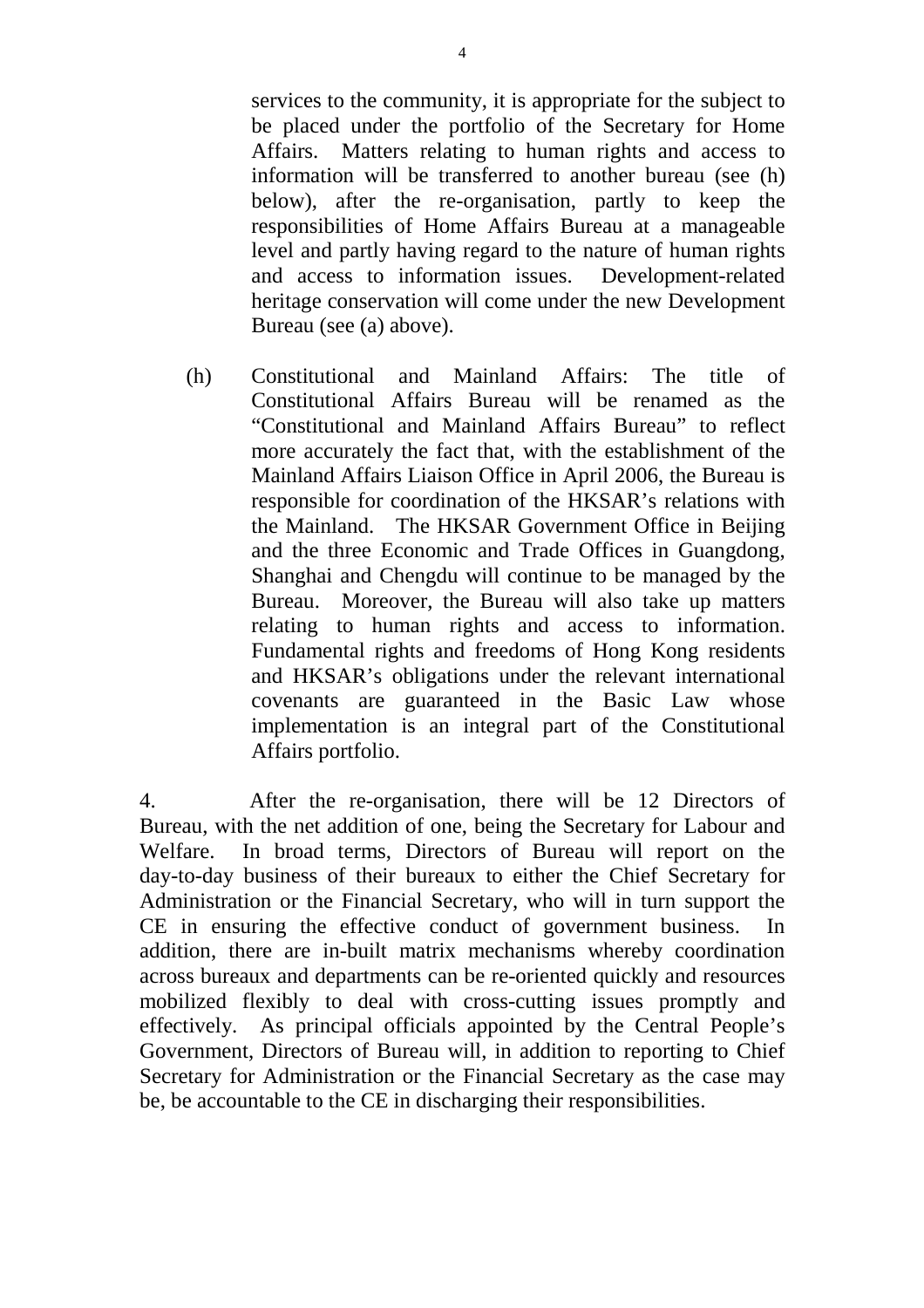5. After the re-organisation, the post titles of the Directors of Bureau are as follows :

> Secretary for the Civil Service Secretary for Commerce and Economic Development Secretary for Constitutional and Mainland Affairs Secretary for Development Secretary for Education Secretary for the Environment Secretary for Financial Services and the Treasury Secretary for Food and Health Secretary for Home Affairs Secretary for Labour and Welfare Secretary for Security Secretary for Transport and Housing

6. We will need to provide the additional Director of Bureau with the necessary administrative support. In line with the arrangement for other Directors of Bureau, this comprises an administrative assistant, a press secretary, a personal assistant and a driver. Other than this, the proposed re-organisation will not result in a net increase in the number of civil service posts.

7. Each Director of Bureau will be underpinned by one or two Permanent Secretaries. There will also be re-deployment of posts within the Government Secretariat as well as some changes to the grading and distribution of duties of civil service posts under the proposed re-organisation including the reinstatement of the post of Commissioner for Labour, to be offset by the deletion of a D6 Permanent Secretary post. To tie in with the changes in portfolios among policy bureaux, some departments may come under a different policy bureau, but there will be no change of responsibilities or organisation structure at the departmental level. The proposed distribution of responsibilities from 1 July 2007 onwards is at Annex B.

**Aligning the Terms of Employment of DCEO with those of a Director of Bureau** 

8. Similar to all Directors of Bureau, DCEO was a non-civil service position created in 2002 under the accountability system. He is accountable to the CE and subject to the CE's political appointment. At present, DCEO's remuneration is pegged to that of a directorate civil servant at D8 level. Though not a Principal Official himself, the post-holder has to abide by the Code applicable to Principal Officials under the accountability system. Similar to the arrangements for the

5

B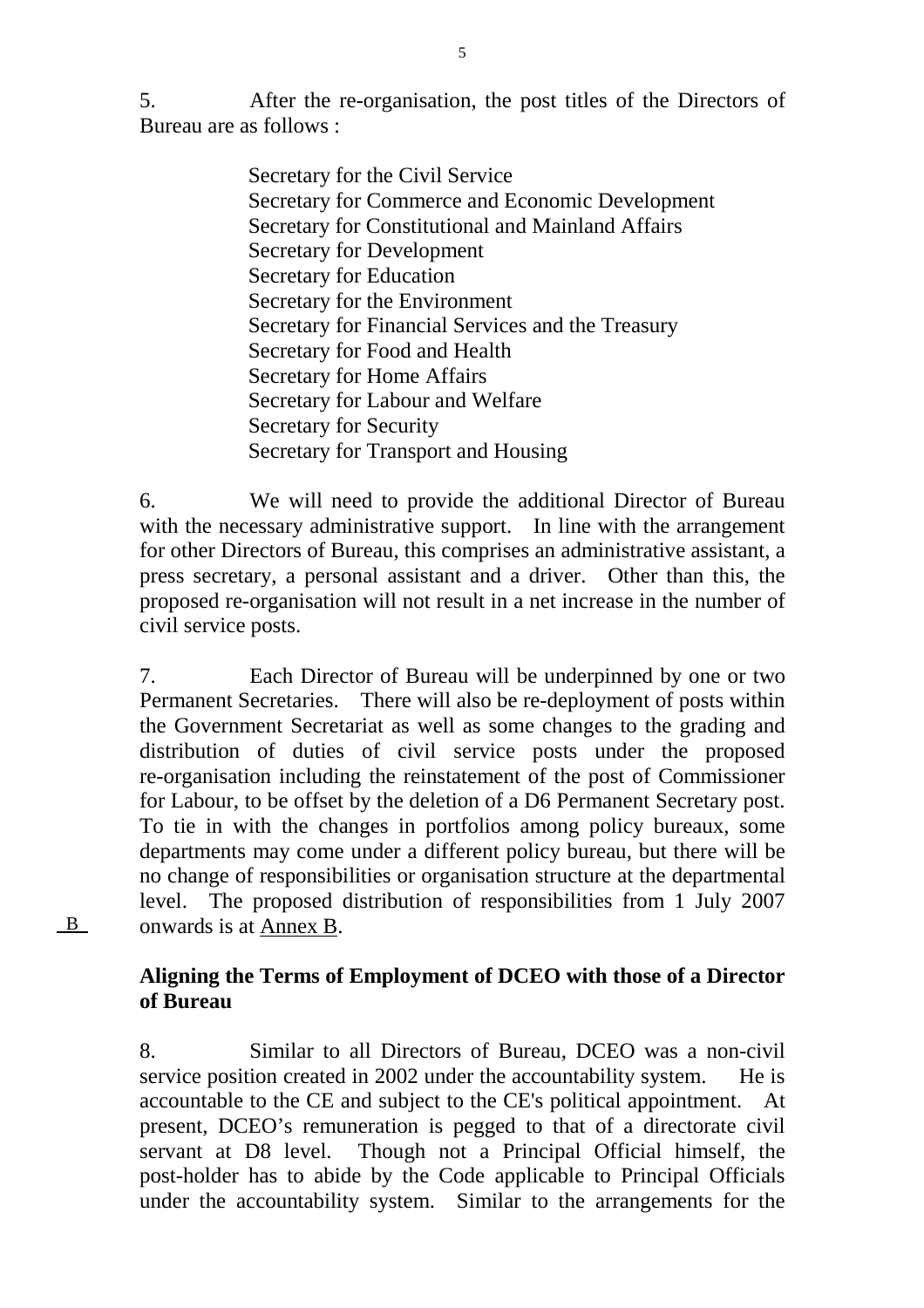Principal Officials, DCEO's term of office will tie in with that of the CE who appoints him.

9. DCEO is the CE's Chief of Staff. His major roles include working with Principal Officials in policy formulation and setting policy priorities to ensure full implementation of the CE's Policy Address and decisions; enhancing communication with the Executive Council and the Legislative Council (LegCo); and liaising with political parties and groups, the Commission on Strategic Development, various sectors of the community and district personalities to secure their support for the Government's work. In addition, DCEO is the head of the CE's Office and helps oversee the effective operation of the CE's Office to facilitate best support to the CE. As DCEO is a political appointee performing the roles and responsibilities akin to that of Principal Officials under the accountability system, it is reasonable and logical that his terms of employment should be identical to those of Directors of Bureau.

10. In accordance with the employment package approved by the Finance Committee of the Legislative Council in June 2002, the cash remuneration for each Director of Bureau is \$311,900 per month subject to adjustment according to the 2002 civil service pay cut (-4.42%) i.e. \$298,115 per month. In January 2003, pursuant to the then CE's announcement in the Policy Address, all Directors of Bureau voluntarily accepted a 10% reduction of their remuneration from April 2003 to share the hard times with the community to solve the fiscal deficit problem. The 10% cut will no longer apply from the new term of government from 1 July 2007. Accordingly, the approved cash remuneration for Director of Bureau is \$298,115 per month.

# **LEGISLATIVE AMENDMENTS**

11. Pursuant to section  $54A<sup>1</sup>$  of the Interpretation and General Clauses Ordinance (Cap. 1), the LegCo may by resolution provide for the transfer of statutory functions vested in one public officer to another public officer. After the Resolution has been passed, the Chief Executive in Council also needs to make an order to amend the list of public officers specified in Schedule 6 to Cap 1, so as to reflect the changes to the post titles of the various Directors of Bureau who are to take charge of the relevant re-organised bureaux. We intend to submit

l 1 Section 54A(1) of Cap. 1 provides that,

<sup>&</sup>quot;The Legislative Council may by resolution provide for the transfer to any public officer of any functions exercisable by virtue of any Ordinance by another public officer."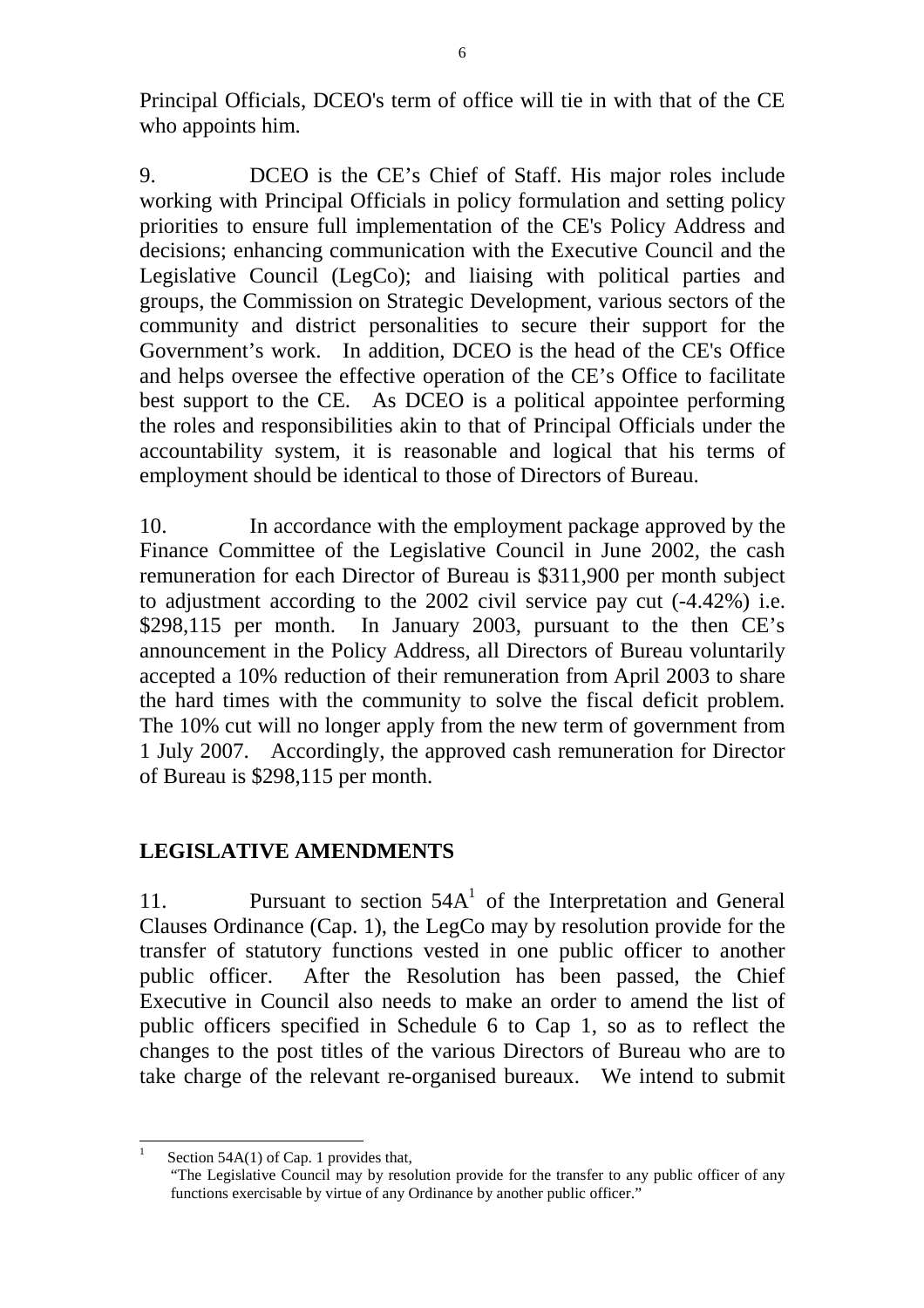the legislative amendments to the LegCo shortly. The Resolution and the Order have to come into force on 1 July 2007.

## **IMPLICATIONS OF THE PROPOSAL**

12. The envisaged re-organisation of the Government Secretariat and the alignment of the terms of employment of the DCEO post with those of a Director of Bureau will have economic, financial and civil service implications as set out at Annex C. We have earmarked sufficient funds for such additional expenditure.

13. The proposal is in conformity with the Basic Law, including the provisions concerning human rights. It has no productivity, environmental or sustainability implications.

### **PUBLIC CONSULTATION**

14. We have, over the last few years, in the context of consulting the community and Members of LegCo and various advisory groups, received feedback that there is a need to review the existing alignment of policy responsibilities to take account of the changes in workload and scope of various policies. The changes outlined in paragraph 3 and Annex B constitute a considered response by the Government to such comments.

#### **PUBLICITY**

C

15. A LegCo brief and a press statement have been issued on 3 May 2007.

#### **ENQUIRIES**

16. For enquiries about this brief, please contact Mr Gary POON, Principal Assistant Secretary (Constitutional Affairs) 5, at 2810 2852.

Constitutional Affairs Bureau 3 May 2007

#### **File Ref : CAB F19/6/3/2(2007)**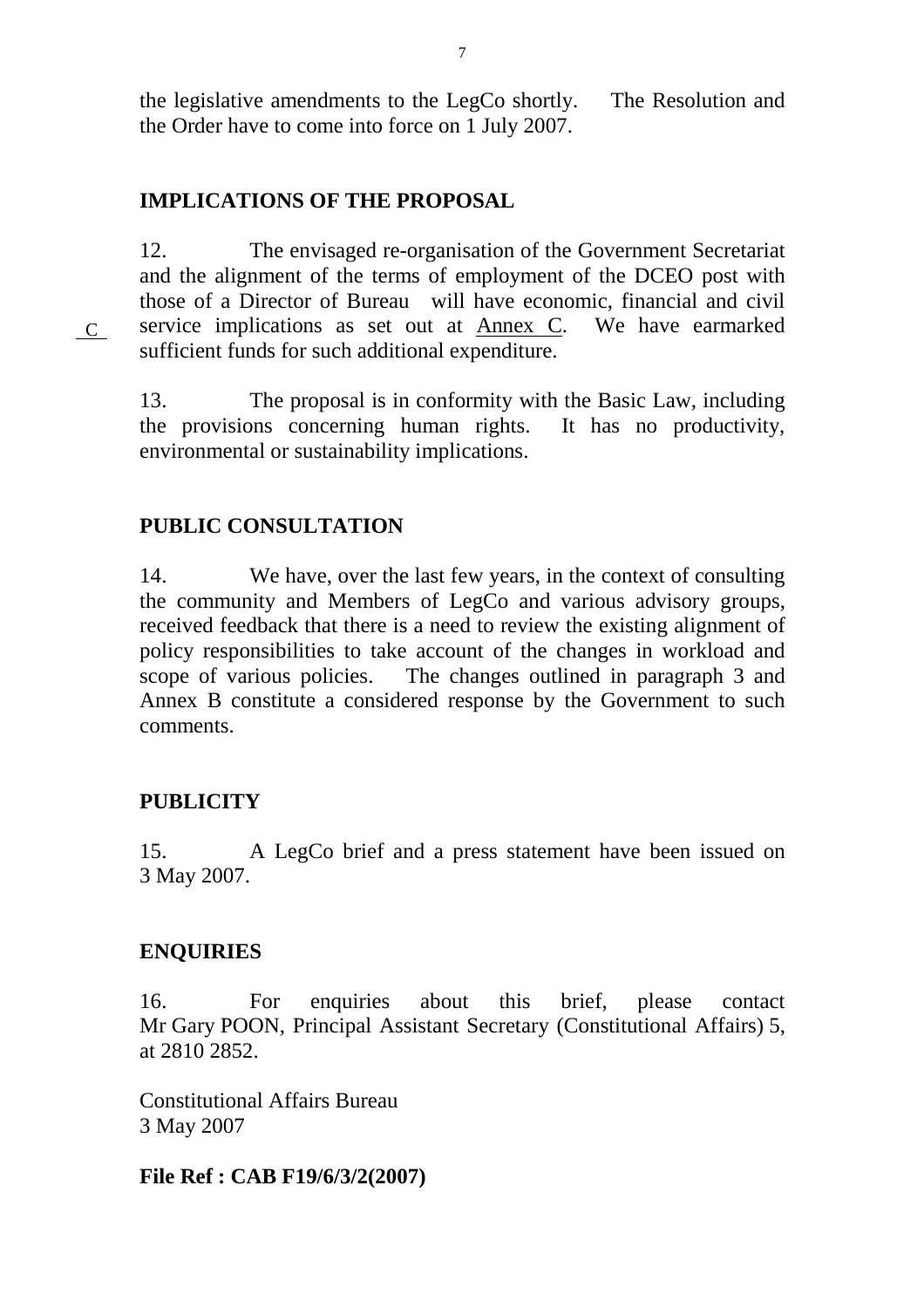#### **Annex A**

#### ORGANIZATION CHART OF THE GOVERNMENT OF THE HONG KONG SPECIAL ADMINISTRATIVE REGION

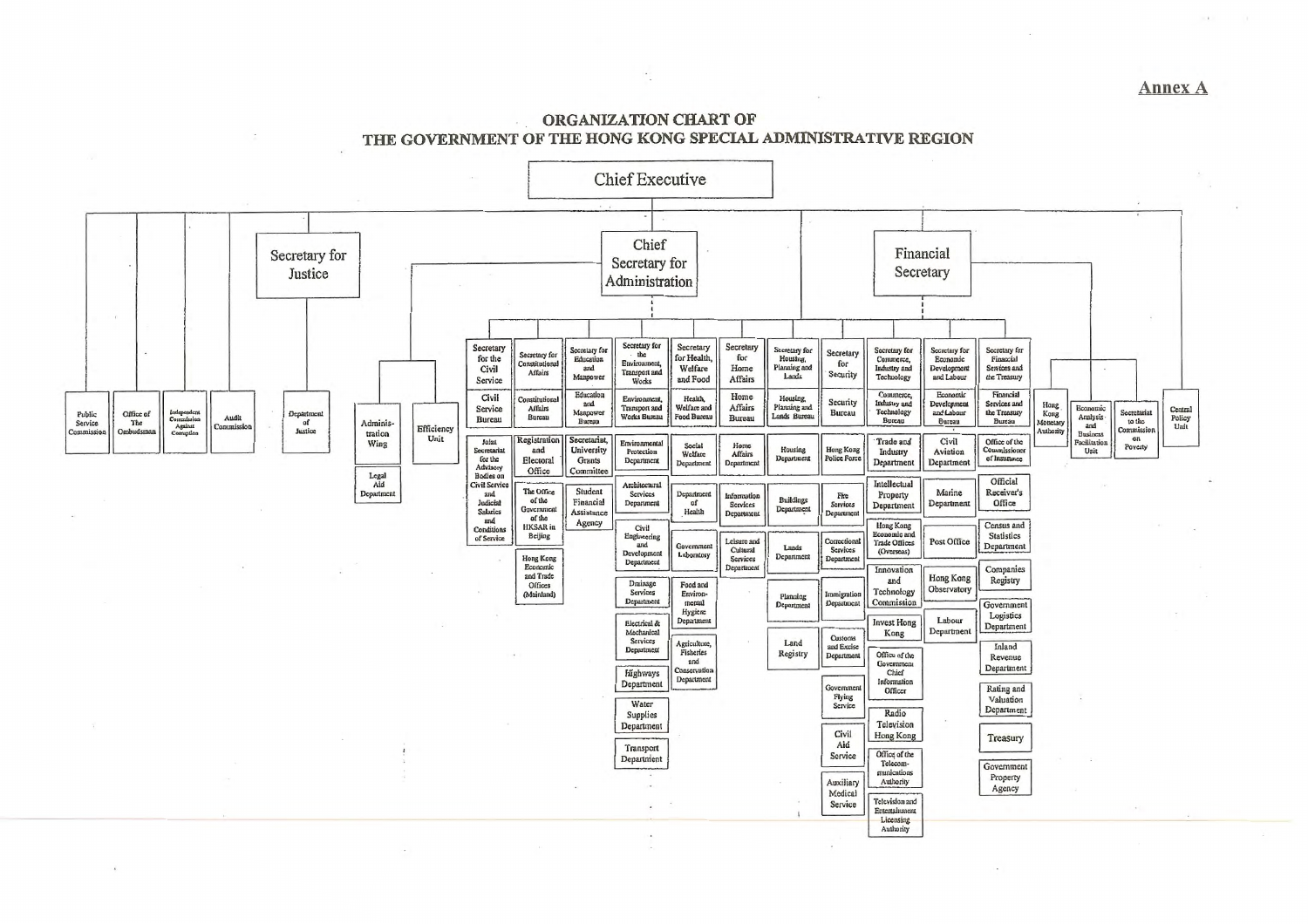**Annex B** 

 $\hat{\cdot}$ 

#### ORGANISATION CHART OF THE GOVERNMENT OF THE HONG KONG SPECIAL ADMINISTRATIVE REGION (Proposed)